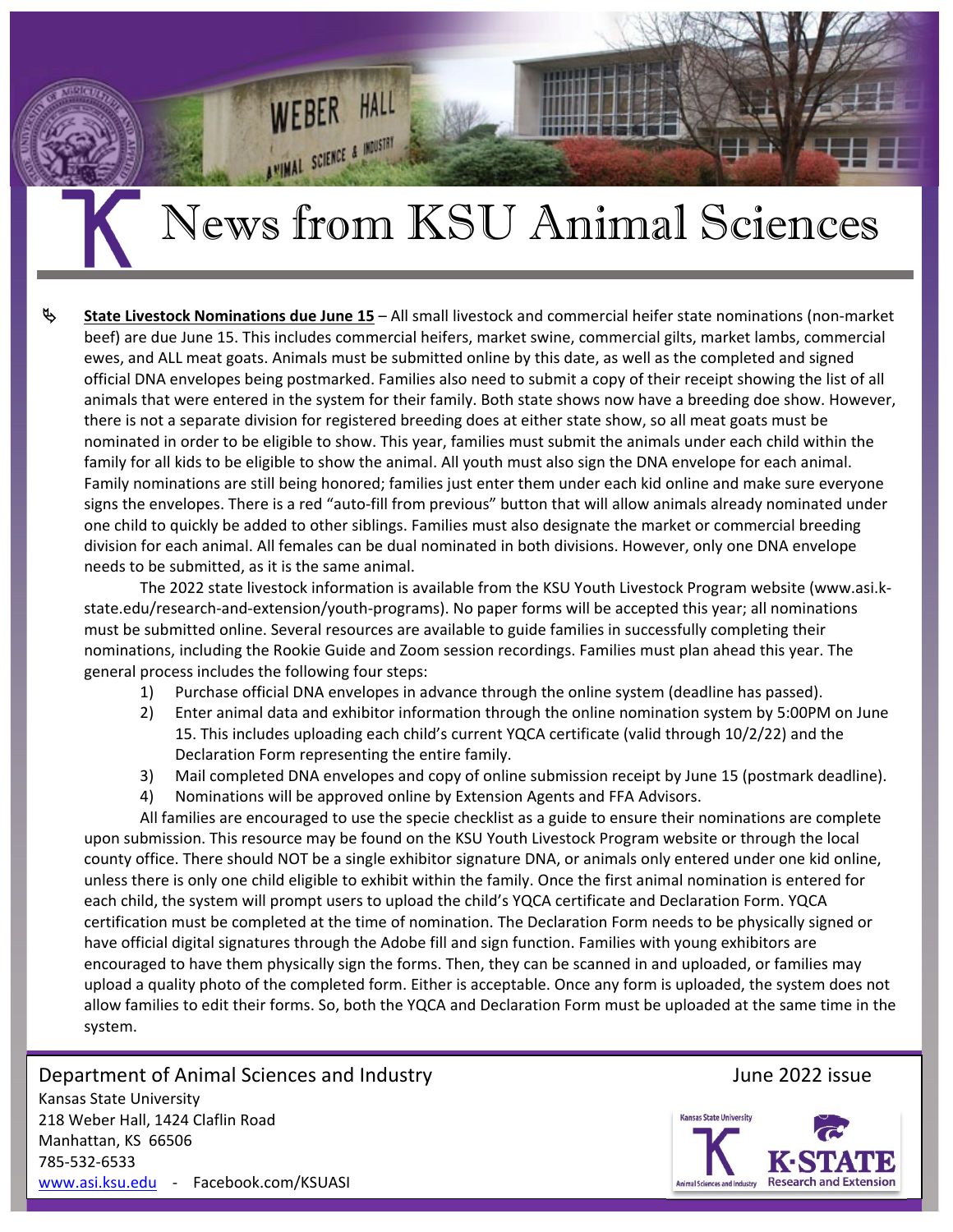Youth who only have registered breeding females will submit this information for each show at the time of entry.

Ear notches are also required for swine nominations and full scrapie tag numbers are required for sheep and goats. The scrapie tag number must include the Flock ID and individual animal number (example: KSS0035 16121). Nominations received without this information will be considered incomplete and returned to the family for completion. Resources on reading ear notches and submitting scrapie tag numbers are available on the website.

Confirmation letters will be sent to families once their DNA envelopes are received and nominations have been processed. The reports will be updated on the KSU Youth Livestock Program website periodically until we reach the deadline, then more frequently after that. Families are encouraged to use one of these options to verify their nominations. For more information, contact Lexie Hayes (adhayes@ksu.edu; 785‐532‐1264).

REMINDER ‐ A complete nomination does NOT constitute show entry. The Kansas State Fair Grand Drive entries will be available once nominations close. The link to entry will be available on the Grand Drive website (https://www.kansasstatefair.com/p/competitions/2020‐special‐edition‐4‐h‐‐ffa‐grand‐drive) and KJLS (https://kjls.org/) will release entry information to agents and through its website later this summer. State Fair Grand Drive entries will be due July 15, with KJLS entries due August 15. Animals that are nominated, but do not follow the appropriate entry processes set forth by each show, will not be permitted to show. For nomination questions, please contact Lexie Hayes at adhayes@ksu.edu. Questions regarding show rules or entries should be directed to each specific show (KSF Grand Drive 620‐669‐3623; KJLS 316‐706‐9750).

 **YQCA Requirement for 2022 State Shows** – Youth for the Quality Care of Animals (YQCA) is a national, multi‐ species youth livestock quality assurance program that focuses on food safety, animal well‐being, and life skill development, through age‐appropriate educational curriculum for youth 7‐21 years of age. This program is an annual certification that grows with a young person, so the learning modules are different every year. ALL exhibitors are required to be YQCA certified in order to participate in the 2022 Kansas State Fair Grand Drive and/or Kansas Junior Livestock Show (KJLS). This includes youth who will be showing market animals, commercial breeding females, and/or registered purebred breeding females. Families should contact their local extension office to see what options are available in their area.

Certification needs to be completed at the time of nomination or the materials will be considered incomplete. The YQCA program transitioned to a new platform in late March. All families will need to create a new account on www.yqcaprogram.org to register and complete trainings. For more information, contact Lexie Hayes (adhayes@ksu.edu; 785‐532‐1264).

- **Implementing Your Company's HACCP Plan** will be hosted June 22‐24, 2022, in Manhattan, KS. This workshop uses curriculum recognized by the International HACCP Alliance for meat and poultry processors. The registration fee is \$450 per person and is available online at https://www.asi.k‐state.edu/research‐and‐extension/meat‐ science/HACCPcourse.html. For more information, contact Dr. Liz Boyle (lboyle@ksu.edu; 785-532-1247).
- **K‐State Animal Science Leadership Academy (KASLA) Program** will offer one session June 22‐25. The goal of this academy will be to further develop young leaders within the livestock industry and prepare them for a successful future in this field. The four‐day session will focus on increasing knowledge of Kansas' diverse livestock industry, as well as building participants' leadership skills. For questions about the academy, visit www.asi.ksu.edu/KASLA or contact Sharon Breiner, Director, at sbreiner@ksu.edu or 785-532-6533.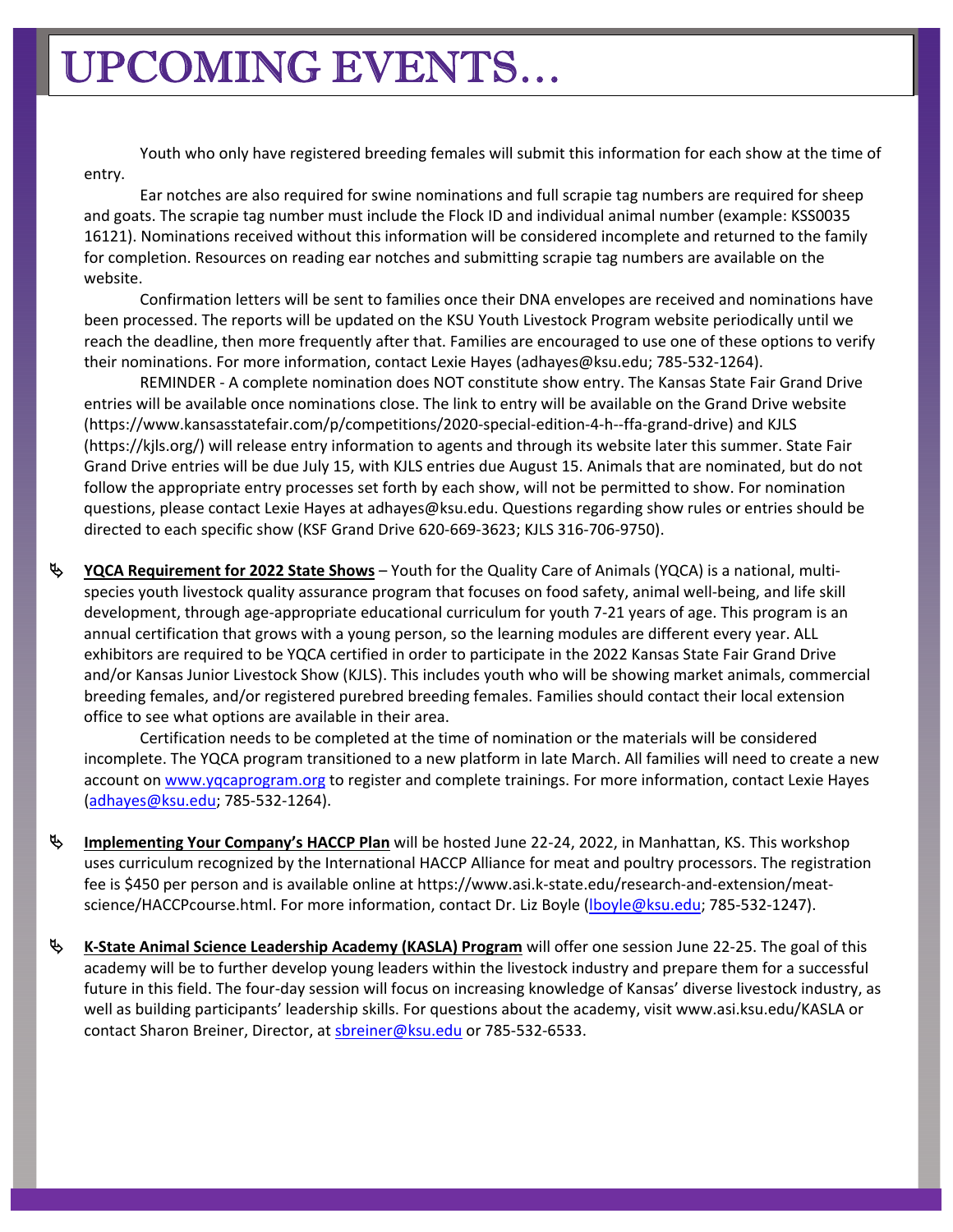# UPCOMING EVENTS…

 The **2022 Dr. Bob Hines Kansas Swine Classic** is scheduled for July 1‐2 at the Riley County Fairgrounds in CiCo Park in Manhattan. This two-day event includes an educational swine skillathon, photography contest, showmanship, and a prospect and market hog show. It is open to all Kansas youth ages 7‐18 as of January 1, 2022. Online entries are required. Checks to accompany entry receipt must be postmarked by June 15, 2022. Outlined below is a schedule of this year's program.

Friday, July 1

8:30 a.m. Barn open for arrival

Noon All pigs in place

1 p.m. Swine photo check-in by the show ring

1 – 3 p.m. Swine Skillathon in the show ring

- 4 p.m. Ice cream party by the show ring
- 5:30 p.m. Showmanship contests

Saturday, July 2

8 a.m. Prospect Pig Show followed by Barrow and Gilt Market Pig Show

Watch the youth livestock website, the KSU Swine website and Facebook for the latest details! For more information, contact Joel DeRouchey (785-532-2280; jderouch@ksu.edu) or Lexie Hayes (785-532-1264; adhayes@ksu.edu).

- Save the Date ‐ **Livestock Sweepstakes** ‐ The 2022 Kansas 4‐H Livestock Sweepstakes is scheduled for August 20‐ 21 on the K‐State campus in Manhattan, KS. The Sweepstakes event includes the state 4‐H livestock judging contest, meat judging contest, livestock skillathon, and livestock quiz bowl. Rules are available on the 4‐H Livestock Sweepstakes tab of the youth livestock program website. The deadline to enter will be August 1. All entries must be made by your local Extension Unit using the link provided directly to agents and KSRE staff. For more information, contact Lexie Hayes at adhayes@ksu.edu or 785‐532‐1264.
- Mark Thursday, September 29, 2022, on your calendar for the **KSU Beef Stocker Field Day** hosted at the KSU Beef Stocker Unit. The registration details and a complete schedule will be coming shortly. For more information, contact Dale Blasi (dblasi@ksu.edu; 785‐532‐5427).
- Watch for more details coming soon on the 2022 **ASI Family and Friends Reunion**. New for this year, the event will change from a Friday event to Saturday, October 8. This year we will be honoring Dr. Dave Nichols with the Don L. Good Impact Award. Make plans now to attend.
- Watch the **KSU ASI Headlines** for May 2022 and find out the latest happenings in the department. Follow the link at https://youtu.be/nk34oSp80v8. For questions about the department, contact Dr. Mike Day, ASI Department Head, at 785-532-1259; mlday@ksu.edu.

| <b>CALENDAR OF UPCOMING EVENTS</b>                    |                                                                                                                        |                        |
|-------------------------------------------------------|------------------------------------------------------------------------------------------------------------------------|------------------------|
| Date                                                  | Event                                                                                                                  | Location               |
| June 15, 2022<br>June 22-24, 2022<br>June 22-25, 2022 | State Livestock Nominations due<br>Implementing Your Company's HACCP Plan<br>K-State Animal Science Leadership Academy | Manhattan<br>Manhattan |
| July 1-2, 2022                                        | Dr. Bob Hines Kansas Swine Classic                                                                                     | Manhattan              |
| August 20-21, 2022                                    | Kansas 4-H Livestock Sweepstakes                                                                                       | Manhattan              |
| September 29, 2022                                    | KSU Beef Stocker Field Day                                                                                             | Manhattan              |
| October 8, 2022                                       | ASI Family and Friends Reunion                                                                                         | Manhattan              |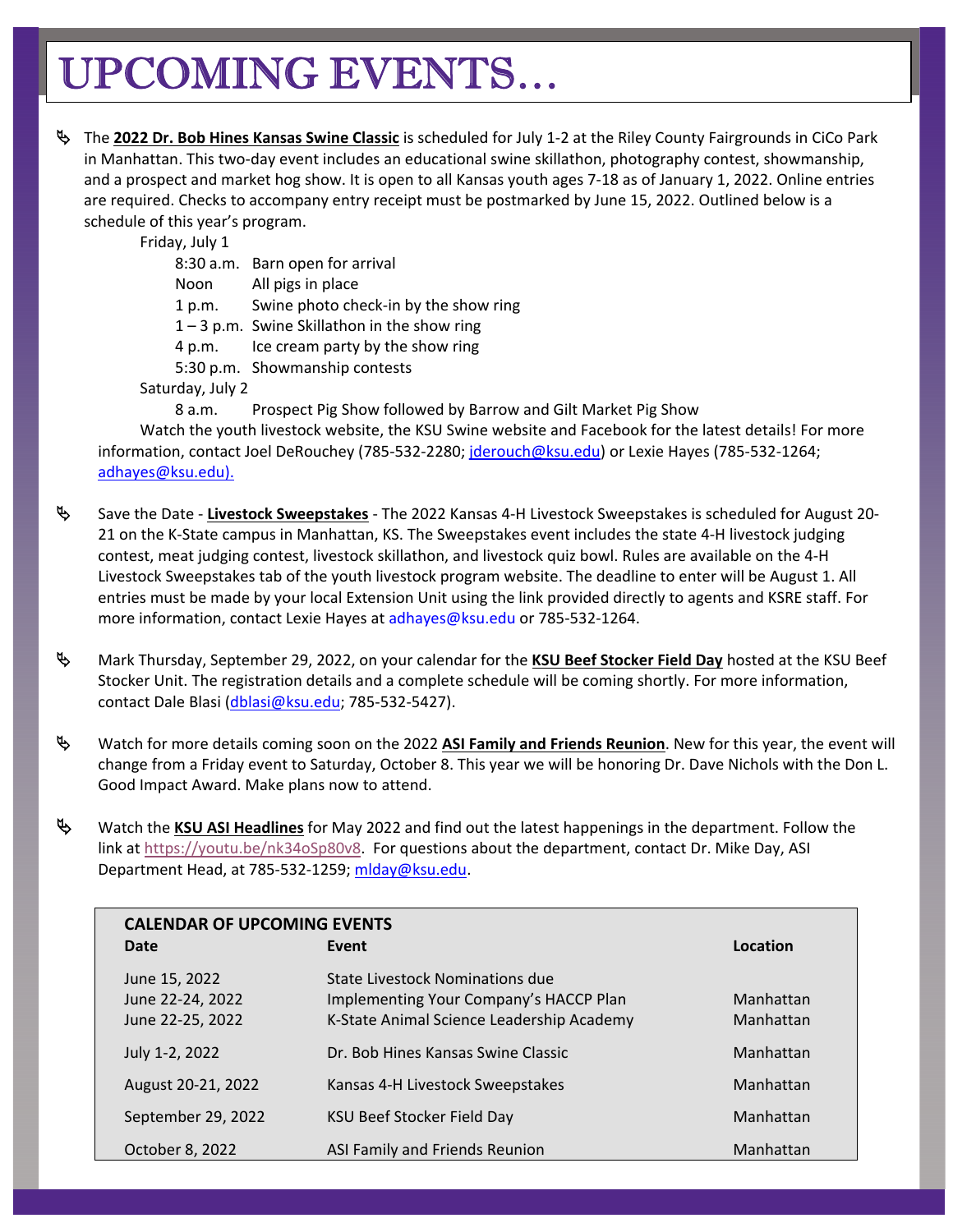# WHAT'S NEW…

# **Management Minute –** Justin Waggoner, Ph.D., Beef Systems Specialist

# *"The Current Labor Crisis"*

"Good help is hard to find" and that old saying is truer today than it may have ever been. All industries, including agriculture, experience challenges in filling available positions on occasion. However, many seasoned managers indicate that they are struggling to even get applicants for positions. So, what are some of the reasons behind what is being referred to as the "labor crisis?" A recent report from the U.S. Chamber of Commerce (https://www.uschamber.com) cites the pandemic as one of the major disruptions in the U.S. labor force. In 2021, 47 million workers quit their jobs. Some chose to return to the workforce seeking jobs with better benefits, flexibility or work‐life balance and others may have chosen retirement or to become stay‐at‐home parents. The industry with the highest "quit rates" was the leisure and hospitality industry, while the financial industry experienced the lowest rates. The question that remains is what can employers do to be more attractive to potential job applicants. The report suggests employers explore providing childcare benefits or provide opportunities for new hires to improve their skills sets through supported training programs or educational benefits.

For more information, contact Justin Waggoner at jwaggon@ksu.edu.

# **Feedlot Facts –** Justin Waggoner, Ph.D., Beef Systems Specialist

### *"Historical Perspective on Feedlot Cost of Gain"*

The most recent edition of the K‐State Focus on Feedlots reported an average cost of gain of \$119.97/cwt. and \$134.44/cwt. for steers and heifers marketed in April, respectively. The average placed cost of gain was \$138.25/cwt. for steers and \$136.25/cwt. for heifers, with an average corn price of \$7.95/bu. These values have prompted many to ask if these values are the highest cost of gains and placed cost of gains we have seen?

The answer to that question is no, not yet. However, we are certainly getting close. The highest reported cost of gains for steers and heifers in the Focus on Feedlot data (Jan. 1990‐present) occurred in March 2013 (\$133.72/cwt. for steers and \$136.76/cwt. for heifers). The graph below illustrates the reported cost of gain from 1990 to present. As the data in the graph illustrates, we have seen cost of gain values in excess of \$125/cwt. for both steers and heifers during the spring of 2013.



For more information, contact Justin Waggoner at jwaggon@ksu.edu.

the contract of the contract of the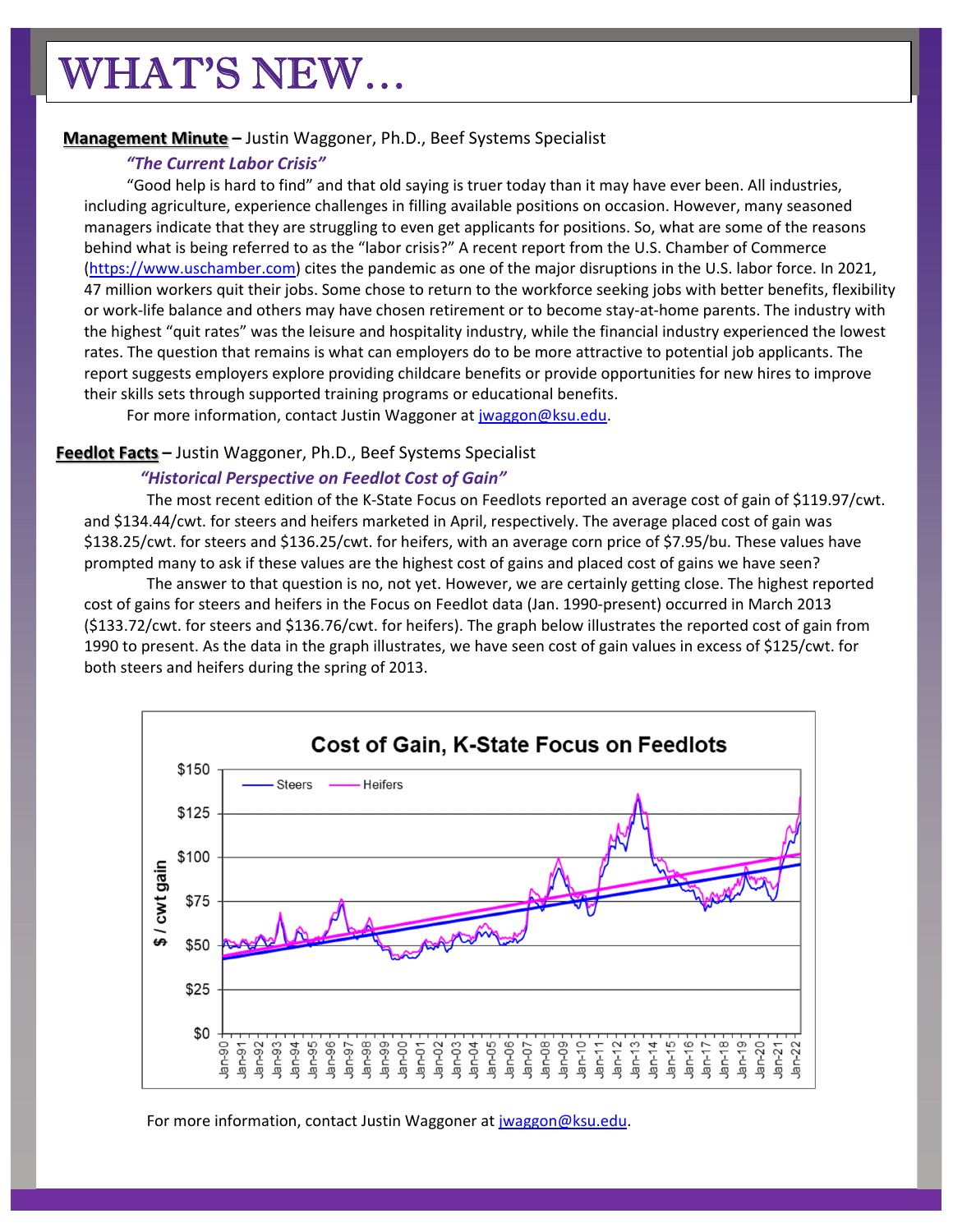# WHAT'S NEW…

<sup>4</sup> Feed Efficiency is Better and Activity is Greater in Growing Cattle Limit-Fed a High-Energy Diet During the **Growing Phase Compared to a Traditional Roughage‐Based Diet Fed for** *Ad Libitum* **Intake** ‐ The objective of this experiment was to compare performance impacts of a high‐energy diet limit‐fed at 2.2% of body weight (BW) daily on a dry matter (DM) basis to a traditional roughage‐based diet fed for *ad libitum* intake during the growing phase. Three hundred seventy crossbred heifers were used in a receiving and growing study at the Kansas State University Beef Stocker Unit in the spring of 2020. Animals were fed once daily at 7:00 a.m. Bunks were visually observed, and feed refused was estimated. *Ad libitum* feed refusal was targeted at 20 lb. A pen scale was used to measure weekly pen BW, adjust feed offerings, and to calculate pen performance.

**The Bottom Line:** Growing heifers limit‐fed a high‐energy diet at 2.2% of BW daily on a DM basis had 35% better feed efficiency and were more active by 23 minutes per day, on average, than heifers full‐fed a traditional roughage‐based diet. More information is available on this experiment in the KSU Cattlemen's Day report at www.KSUbeef.org. For more information, contact Dale Blasi (785-532-5427; dblasi@ksu.edu).

 **Challenges Associated with Semen Quality While Collecting Beef Bulls for Semen Freezing** ‐ The objective of this study was to evaluate the frequency of failure to freeze semen due to semen quality. Semen collection data from 2008 to 2018 were obtained from the Kansas Artificial Breeding Services Unit and consisted of 14,750 ejaculates from bulls. Bulls were collected twice weekly on Mondays and Thursdays with an artificial vagina. Bulls not receptive to the artificial vagina were subject to electro‐ejaculation. A single technician was responsible for all pre‐freeze and post‐ thaw semen analysis. Ejaculates were required to meet quality standards for both progressive motility and morphology. Over the ten years, 21% of ejaculates met all freezing quality standards, 11% of all ejaculates collected did not have a high enough motility to be considered satisfactory for a breeding soundness exam (BSE), and 63% of all ejaculates did not reach the motility quality threshold for freezing. Ejaculates from bulls ≤ 12 months of age produced ejaculates that would not meet satisfactory levels of a BSE 15% of the time. Ejaculates from bulls 13–18 months of age produced unsatisfactory ejaculates for motility for a BSE 6% of the time. When evaluating primary sperm abnormalities, 87% of ejaculates had less than 20% primary sperm abnormalities. Ejaculates from bulls ≤ 12 months of age produced the highest amount of ejaculates failing due to primary abnormalities with 24%, while bulls ≥ 31 months of age produced the least amount of ejaculates failing due to primary abnormalities at 10% of ejaculates. When evaluating total sperm abnormalities per ejaculate, 77% of ejaculates met the threshold of less than 30% total abnormalities. Ejaculates from bulls ≤ 12 months of age failed to meet the total sperm abnormality threshold 28% of the time. These results highlight one of the main difficulties of collecting freezing quality semen, in which semen meets the standards of normal spermatozoa but where most samples do not meet needs for progressive motility.

**The Bottom Line:** Of over 14,000 collections, only 21% met all requirements for freezing semen, approximately 63% did not meet progressive motility freezing standards, and 11% did not meet the satisfactory level of a BSE. More information is available on this experiment and others in the KSU Cattlemen's Day report at www.KSUbeef.org. For more information, contact David Grieger (785‐532‐1229; dgrieger@ksu.edu) or A.J. Tarpoff (785‐532‐1255; tarpoff@ksu.edu).

 **Changes in the Perception of Ground Beef Quality as a Result of Price Per Pound Labeling** ‐ The objective of this study was to determine the effect of perceived palatability on ground beef patties by providing consumers with differing price per pound labels. Ground beef chubs of 80% lean/20% fat composition were used for all samples. Patties were formed 11 days after processing into 0.25 lb patties using a commercial patty former. Samples were cooked to 160°F and served to consumers to determine different quality attributes. Consumers were given the following prices for each sample: Ultra‐High ‐ \$6.25/lb; High ‐ \$5.00/lb; Medium ‐ \$3.75/lb; Low ‐ \$2.50/lb; Ultra‐ Low ‐ \$1.25/lb or no information provided (NONE).

**The Bottom Line:** Based on this research, consumer's quality perception is affected by price variations, but not the willingness to purchase, indicating consumers are not willing to pay more for ground beef even with an improved eating experience. More information is available on this experiment and others in the KSU Cattlemen's Day report at www.KSUbeef.org. For more information, contact Travis O'Quinn (785-532-3469; travisoquinn@ksu.edu) or Liz Boyle (785‐532‐1247; lboyle@ksu.edu).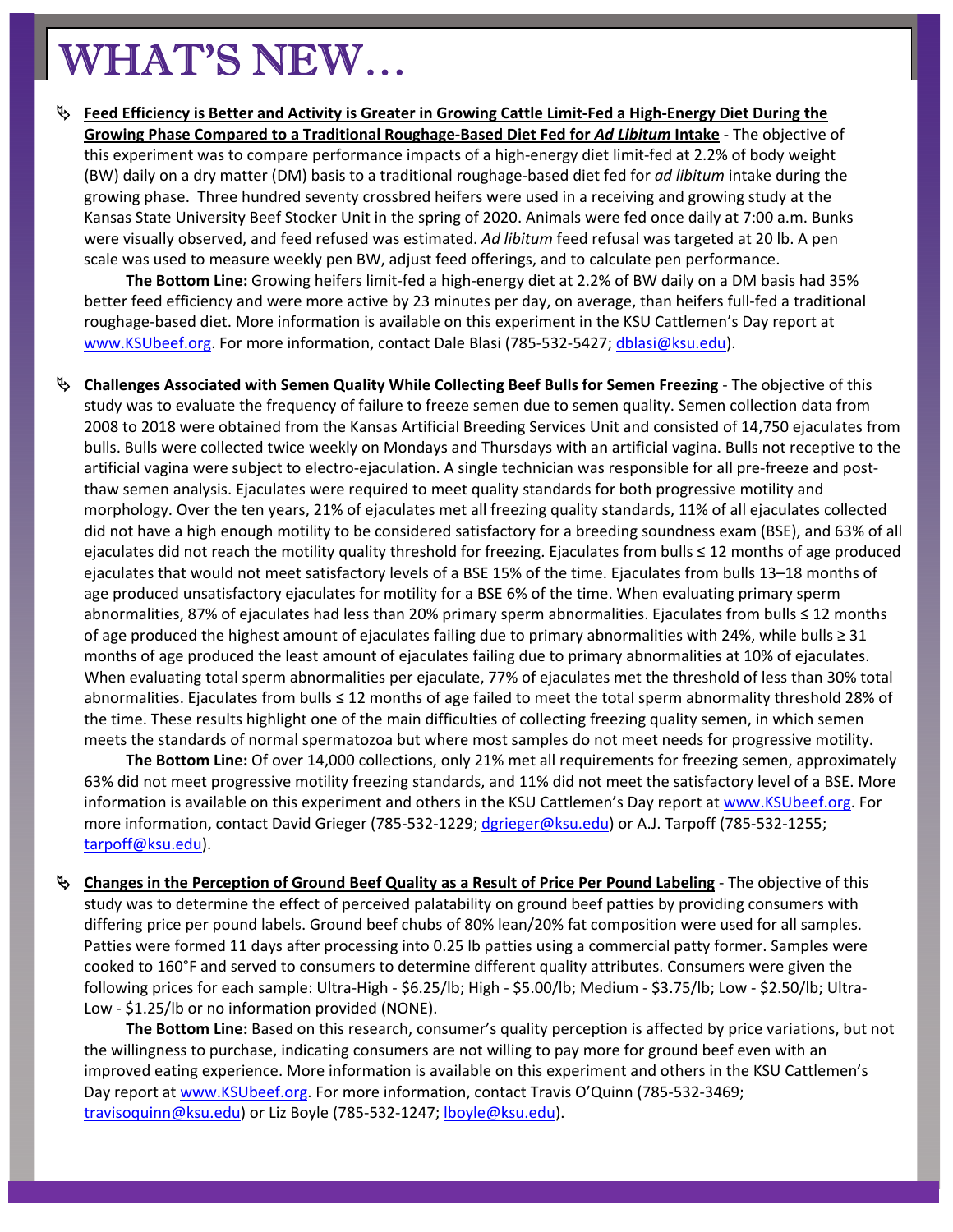# WHAT'S NEW…

ı

- Evaluating Dietary Acidifiers as Alternatives to Conventional Feed-Based Antibiotics in Nursery Pig Diets A total of 360 weanling pigs were used in a 21‐d experiment with six pigs/pen, ten replicate pens/treatment, and two separate nursery rooms, each with thirty pens. Pigs were weighed and allotted to pens based on BW in a completely randomized block design to one of six treatment diets: 1) negative control (no organic acids or antibiotics) and the control with 2) 0.25% acidifier A; 3) 0.3% acidifier B; 4) 0.5% acidifier C); 5) 50 g/ton carbadox; and 6) 400 g/ton chlortetracycline (CTC). Upon weaning, a common diet with no antibiotics or additives was fed for 21 d (Phases 1 and 2; days −21 to 0), followed by a 21-d experimental period (Phase 3; days 0 to 21) where treatment diets were fed. Pigs and feeders were individually weighed on a weekly basis to calculate ADG, ADFI, and F/G. Data were analyzed using the GLIMMIX procedure of SAS with pen as the experimental unit, treatment as a fixed effect, and room as a random effect. Dietary treatment had a significant impact on ADG, ADFI, and G:F each week and for the overall experimental period. Specifically, from days 0 to 7, pigs fed CTC had increased ADG compared with those fed acidifier B, acidifier C, and carbadox, whereas pigs fed the negative control and acidifier A diets were intermediate. Additionally, pigs fed the CTC diet had improved ADFI when compared with all other treatments. From days 7 to 14 and days 14 to 21, pigs fed the carbadox diet had decreased ADG compared with all other treatments. During the overall period, pigs fed diets containing carbadox had reduced ADG and ADFI, whereas pigs fed CTC had improved ADG compared with all other treatments. Additionally, fecal consistency, and fecal microbial populations were analyzed on a subset of pigs. Treatment also significantly impacted fecal score but did not affect fecal microbial growth from days 0 to 21. In summary, CTC continues to be a valuable additive to improve performance in the nursery. Further investigation surrounding the efficacy of dietary acidifiers as antibiotic alternatives is warranted given inconclusive evidence in this study. More information is available on this experiment in the KSU Swine Day report at www.KSUSwine.org. *(This study conducted by Payton L. Dahmer and Cassandra K. Jones.)*
- **Evaluation of Selenium Source on Nursery Pig Growth Performance, Serum and Tissue Selenium Concentrations, and Serum Antioxidant Status** ‐ A total of 3,888 pigs were used in a 42‐d trial. At the time of placement, pens of pigs were weighed and allotted to one of three dietary treatments in a randomized complete block design with blocking structure including sow farm origin, date of entry into the facility, and average pen body weight. A total of 144 pens were used with 72 double‐sided 5‐hole stainless steel fence line feeders, with feeder serving as the experimental unit. For each feeder, one pen contained 27 gilts and one pen contained 27 barrows. There were twenty-four replicates per dietary treatment. Diets were fed in three phases and all contained 0.3 ppm added selenium. A common phase 1 diet contained added selenium from sodium selenite and was fed in pelleted form to all pigs for approximately 7 d. Three selenium sources [sodium selenite; selenium yeast; and hydroxy-selenomethionine (OH-SeMet)] were used to formulate three experimental diets in meal form for phase 2 and phase 3. From d 0 to 7, there was marginally significant evidence of a difference in ADFI, although no significant pairwise differences were observed. There were no additional differences in growth performance between treatments during the d 0 to 7 period. Clinical disease attributed to *Streptococcus suis* was observed within the trial, and water soluble antimicrobial therapy was administered to all treatment groups. From d 7 to 42, pigs fed OH‐SeMet tended to have decreased ADG and had increased serum and tissue selenium concentration compared to other treatments. There was marginally significant evidence of a source × day interaction for T‐AOC where the numerical increase over time was less for the OH‐SeMet compared to sodium selenite or selenium yeast treatments. There was no difference in antioxidant status as measured by serum GSH-Px or TBARS assay between treatments. In summary, compared to sodium selenite and selenium yeast, OH-SeMet had greater bioavailability as indicated by increased serum and tissue selenium concentration; however, antioxidant status was similar between treatments, and OH‐SeMet tended to reduce growth performance compared with pigs fed sodium selenite. More information is available on this experiment in the KSU Swine Day report at www.KSUSwine.org. (This study conducted by Zhong-Xing Rao, Mike D. Tokach, Jason C. Woodworth, Joel M. *DeRouchey, Robert D. Goodband, Michele De Marco, Steven Moreland, and Jordan T. Gebhardt.)*
	- **Evaluation of a Dried Fermentation Product Administered Through Drinking Water on Nursery Pig Growth Performance, Fecal Consistency, and Antibiotic Injections** ‐ A total of 350 barrows were used in a 42‐d study to evaluate the effects of a dried fermentation product administered through drinking water on nursery pig growth performance, antibiotic injection frequency, fecal consistency, and fecal *E. coli* presence. Upon arrival to the nursery research facility, pigs were randomly assigned to pens and pens were allotted to one of two water treatments with thirty‐five pens per treatment. Water treatments were provided with or without a fermentation product administered through the water lines at a 1:128 dilution rate from d 0 to 14 after weaning. From d 0 to 14, 14 to 42, and for the overall experiment, there was no evidence for differences observed for any growth performance criteria. There was evidence for day effect on diarrhea presence. Diarrhea presence increased on d 4 and 6, then decreased to low levels. There was no evidence for the fermentation product to influence diarrhea incidence. For antibiotic injections, there was no evidence for differences observed between treatments. Mortalities were low, with no evidence for differences observed between treatments for removals or mortalities. For fecal dry matter on d 7 and 14, there was no evidence for differences observed between treatments. In summary, under these experimental conditions, administering a dried fermentation product for the first 14 d in the nursery through the drinking water did not improve growth performance, fecal dry matter, diarrhea presence, antibiotic injections, or removals and mortalities in nursery pigs. Further evaluation of the dried fermentation product in commercial facilities with greater diarrhea and mortality is needed. More information is available on this experiment at www.KSUSwine.org. *(This study conducted by Alan Warner, Alexandra Gerrard, Mike Tokach, Raghavendra Amachawadi, Alain Labbé, Walter Heuser,* Ramya Kalam, Xiaorong Shi, T. G. Nagaraja, Joel DeRouchey, Jason Woodworth, Robert Goodband, and Jordan Gebhardt.)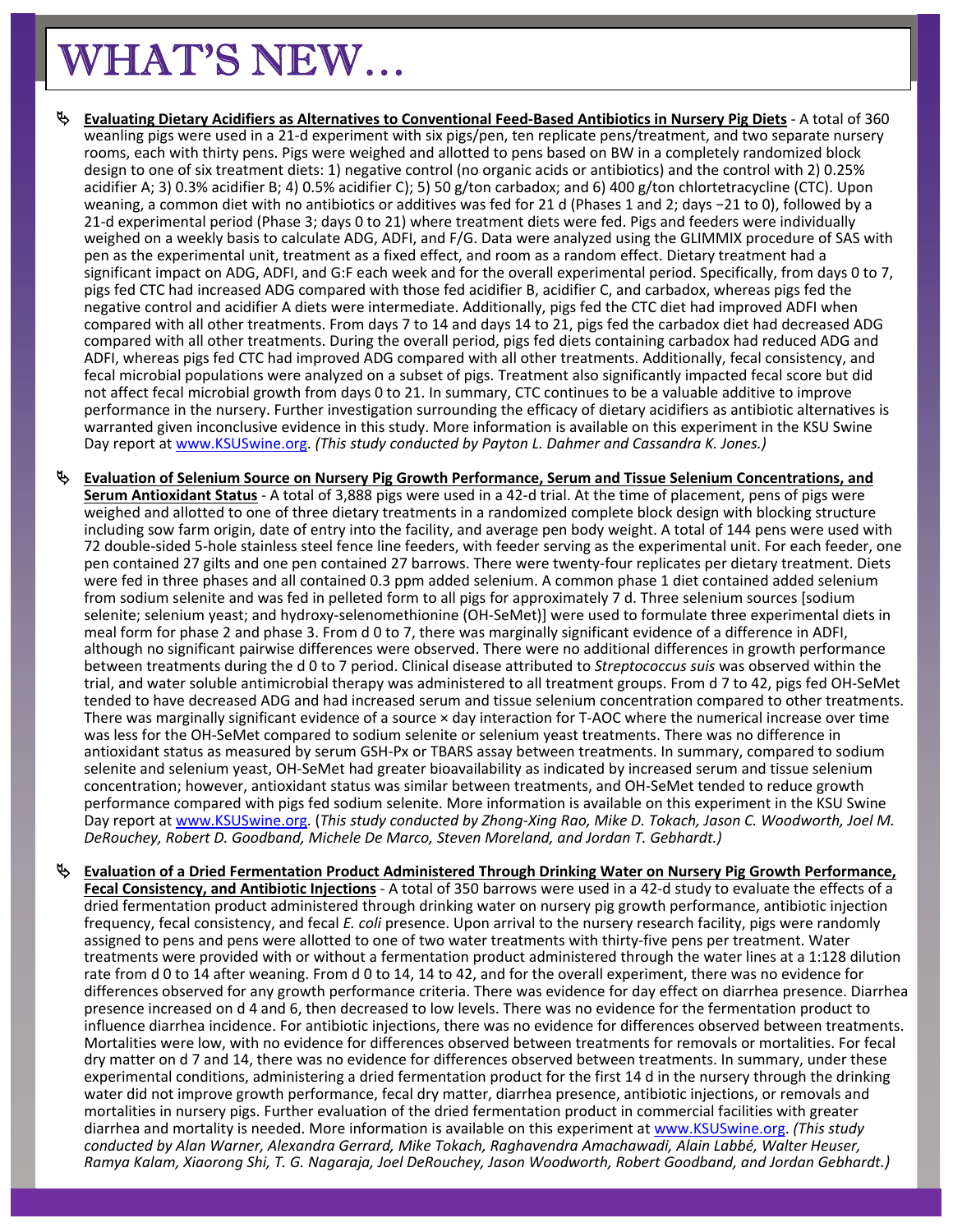# ASI FACULTY SPOTLIGHT…



# **Sara Gragg (saragragg@k‐state.edu; 785‐532‐1306) Associate Professor, Food Safety and Food Microbiology**

Dr. Gragg earned her B.S. from University of Nebraska‐Lincoln, M.S. from Texas Tech University, and her Ph.D. in Animal Science from Texas Tech University. Her interest in food science and animal science began during her service in FFA, Ag education, and showing horses. Sara has enjoyed being closer to her Nebraska roots since joining the K‐State Department of Animal Sciences and Industry in 2013. She has more than 18 years of experience in food safety research. Her research program investigates pre‐harvest and post‐harvest issues affecting the meat and poultry industry, with specific interests addressing the manner by which pathogens contaminate products and the application of interventions to prevent and/or reduce pathogen presence. She is particularly interested in studying the pre‐harvest transmission of foodborne pathogens in food animals, as well as, investigating

interventions to reduce foodborne pathogens in live animals. As an affiliated faculty member with the Center for Food Safety in Child Nutrition Programs at K‐State, she also contributes to food safety research for school foodservice programs. Dr. Gragg teaches courses in food microbiology, global food systems leadership, and food policy at K‐State.

Sara's husband, J.D., is an enrollment services consultant for Encoura. Together they have two children, Barrett (age 12) and Brendan (age 8).



# **Jessie Vipham (jessiev@k‐state.edu; 785‐532‐3486) Associate Professor, Food Safety and Food Security**

Jessie was raised on a registered Angus ranch in Northeastern Nevada. Growing up in a rural part of the country, Jessie was highly active in 4‐H and FFA and held several offices at the local, county, and state level for both organizations. Jessie graduated from Kansas State University with a B.S. in Agricultural Business in 2009. She received her M.S. (2011; Meat Science) and PhD (2015; Animal Science) from Texas Tech University.

Jessie is an Associate Professor in Food Safety and Food Security. Her research focuses on improving the global understanding of food safety and foodborne disease and their impact on public health, particularly for vulnerable populations. Jessie's research seeks to provide adoptable and applicable solutions for reducing foodborne pathogen contamination in various food value‐chains around the world. Jessie has been involved in food safety and food security research in the United

States, Central America, South America, Africa, and Southeast Asia.

Jessie is a country girl at heart and enjoys spending time on her family's ranch as much as possible. She maintains her own small herd of registered Angus mother cows there as well. She also enjoys traveling both internationally and domestically, cooking, and spending time with her adorable dogs, Gus and Newt.